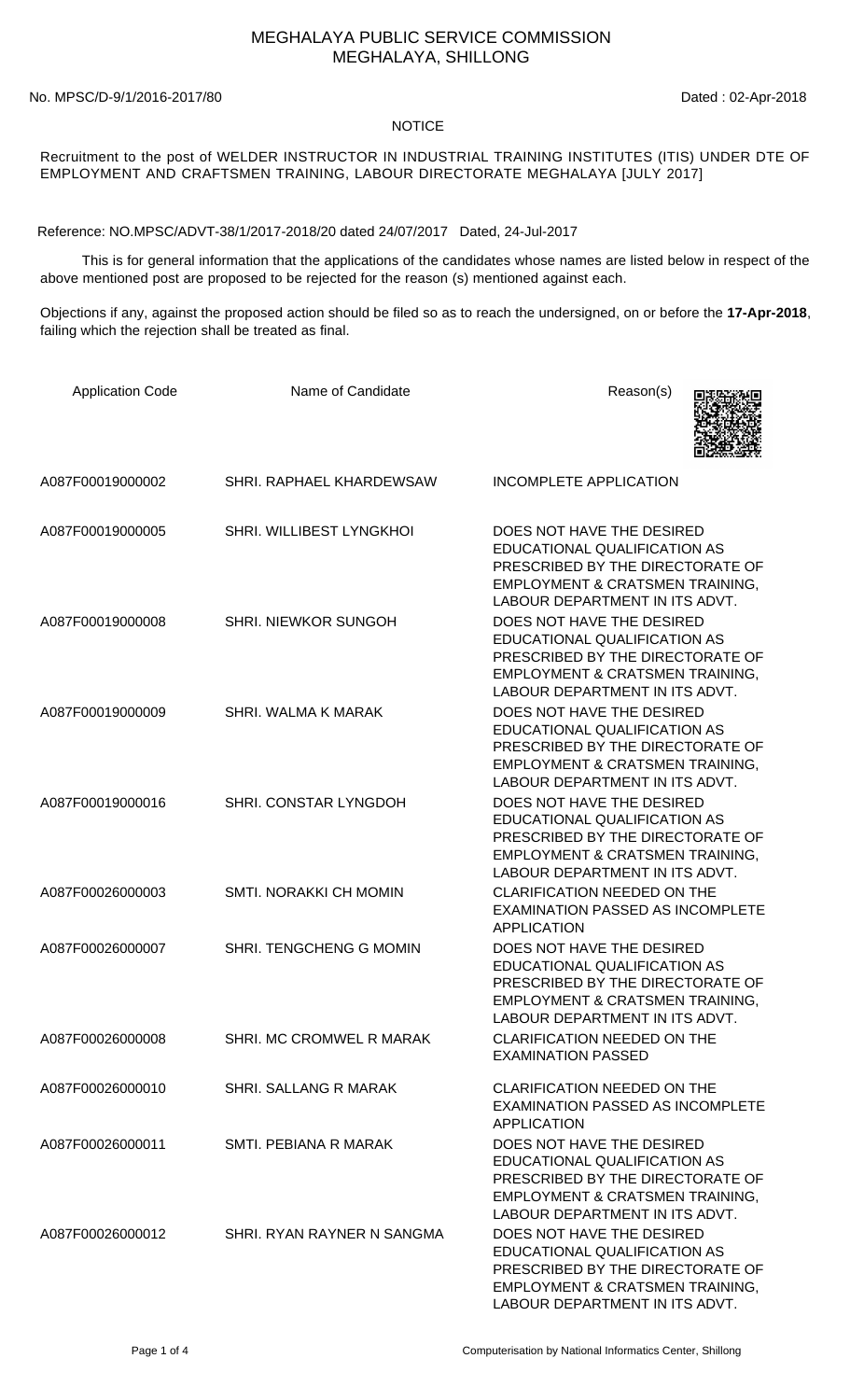| <b>Application Code</b> | Name of Candidate            | Reason(s)                                                                                                                                                                     |
|-------------------------|------------------------------|-------------------------------------------------------------------------------------------------------------------------------------------------------------------------------|
| A087F00026000018        | SMTI. GILLYAN ACHAMA R MARAK | DOES NOT HAVE THE DESIRED<br>EDUCATIONAL QUALIFICATION AS<br>PRESCRIBED BY THE DIRECTORATE OF<br>EMPLOYMENT & CRATSMEN TRAINING,<br>LABOUR DEPARTMENT IN ITS ADVT.            |
| A087F00026000020        | SHRI. GARAN A SANGMA         | DOES NOT HAVE THE DESIRED<br>EDUCATIONAL QUALIFICATION AS<br>PRESCRIBED BY THE DIRECTORATE OF<br>EMPLOYMENT & CRATSMEN TRAINING,<br>LABOUR DEPARTMENT IN ITS ADVT.            |
| A087F00059000002        | SHRI. WANMI IAKAI            | <b>CLARIFICATION NEEDED ON THE</b><br><b>EXAMINATION PASSED</b>                                                                                                               |
| A087F00059000003        | <b>SHRI. WANBOR LAMARE</b>   | <b>CLARIFICATION NEEDED ON THE</b><br><b>EXAMINATION PASSED</b>                                                                                                               |
| A087F00059000004        | SHRI. TEISKHEMBHA KHARBITHAI | DOES NOT HAVE THE DESIRED<br>EDUCATIONAL QUALIFICATION AS<br>PRESCRIBED BY THE DIRECTORATE OF<br>EMPLOYMENT & CRATSMEN TRAINING,<br>LABOUR DEPARTMENT IN ITS ADVT.            |
| A087F00059000012        | SHRI. CURLINDERSON N JYRWA   | DOES NOT HAVE THE DESIRED<br>EDUCATIONAL QUALIFICATION AS<br>PRESCRIBED BY THE DIRECTORATE OF<br>EMPLOYMENT & CRATSMEN TRAINING,<br>LABOUR DEPARTMENT IN ITS ADVT.            |
| A087F00059000014        | SHRI. KENNETH KUPAR LYWAIT   | DOES NOT HAVE THE DESIRED<br>EDUCATIONAL QUALIFICATION AS<br>PRESCRIBED BY THE DIRECTORATE OF<br>EMPLOYMENT & CRATSMEN TRAINING,<br>LABOUR DEPARTMENT IN ITS ADVT.            |
| A087F00062000001        | SMTI. HANDAKARU PYRBOT       | CLARIFICATION NEEDED ON THE DURATION<br>OF THE EXAMINATION PASSED                                                                                                             |
| A087F00062000002        | <b>SHRI. RAM LALOO</b>       | DOES NOT HAVE THE DESIRED<br>EDUCATIONAL QUALIFICATION AS<br>PRESCRIBED BY THE DIRECTORATE OF<br><b>EMPLOYMENT &amp; CRATSMEN TRAINING,</b><br>LABOUR DEPARTMENT IN ITS ADVT. |
| A087F00062000004        | SHRI. WIKI RYMBAI            | DOES NOT HAVE THE DESIRED<br>EDUCATIONAL QUALIFICATION AS<br>PRESCRIBED BY THE DIRECTORATE OF<br>EMPLOYMENT & CRATSMEN TRAINING,<br>LABOUR DEPARTMENT IN ITS ADVT.            |
| A087F00062000005        | SHRI, KAMWAMANG DKHAR        | DOES NOT HAVE THE DESIRED<br>EDUCATIONAL QUALIFICATION AS<br>PRESCRIBED BY THE DIRECTORATE OF<br>EMPLOYMENT & CRATSMEN TRAINING,<br>LABOUR DEPARTMENT IN ITS ADVT.            |
| A087F00062000006        | SHRI. EDAMEKER PASWETH       | DOES NOT HAVE THE DESIRED<br>EDUCATIONAL QUALIFICATION AS<br>PRESCRIBED BY THE DIRECTORATE OF<br>EMPLOYMENT & CRATSMEN TRAINING,<br>LABOUR DEPARTMENT IN ITS ADVT.            |
| A087F00062000007        | <b>SHRI. SNIRIANG SHYLLA</b> | CLARIFICATION NEEDED ON DATE OF BIRTH<br>& COMMUNITY                                                                                                                          |
| A087F00064000002        | SHRI. PYNBHALANG MARWEIN     | CLARIFICATION NEEDED ON DATE / MONTH /<br>YEAR OF PASSING THE EXAMINATION                                                                                                     |
| A087W49645000001        | SHRI. SAMBORLANG SYIEMLIEH   | DOES NOT HAVE THE DESIRED<br>EDUCATIONAL QUALIFICATION AS<br>PRESCRIBED BY THE DIRECTORATE OF<br>EMPLOYMENT & CRATSMEN TRAINING,<br>LABOUR DEPARTMENT IN ITS ADVT.            |
| A087W49938000001        | SHRI. SHANKHA DAS            | CLARIFICATION NEEDED ON THE DURATION<br>OF THE EXAMINATION PASSED                                                                                                             |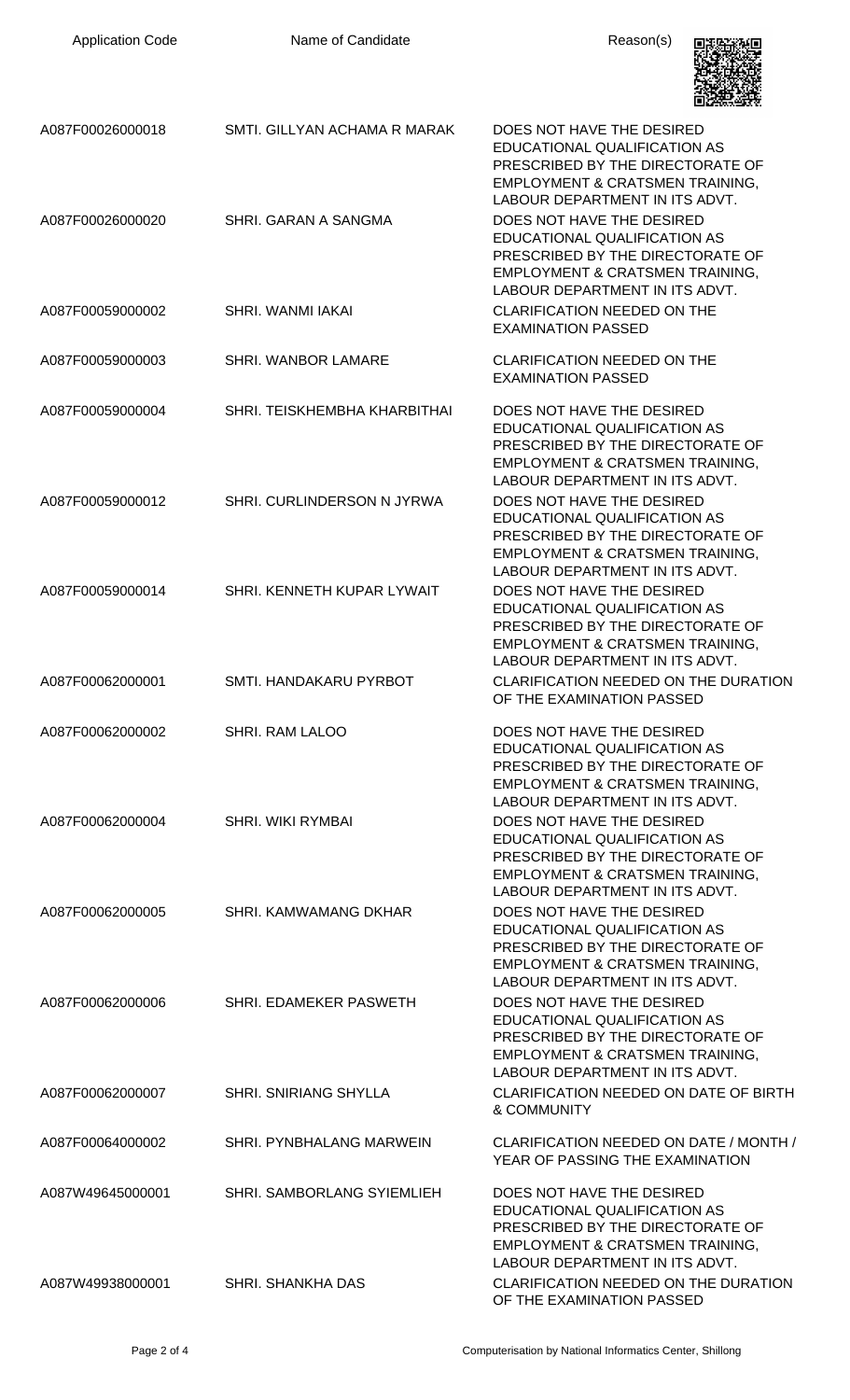| <b>Application Code</b> | Name of Candidate                        | Reason(s)                                                                                                                                                                     |
|-------------------------|------------------------------------------|-------------------------------------------------------------------------------------------------------------------------------------------------------------------------------|
| A087W28808000002        | SHRI. JONATHAN MAJAW                     | DOES NOT HAVE THE DESIRED<br>EDUCATIONAL QUALIFICATION AS<br>PRESCRIBED BY THE DIRECTORATE OF<br><b>EMPLOYMENT &amp; CRATSMEN TRAINING,</b><br>LABOUR DEPARTMENT IN ITS ADVT. |
| A087W41689000002        | SHRI. BANSUKLANG NONGRANG                | CLARIFICATION NEEDED ON THE STREAM /<br><b>FIELD OF ENGINEERING</b>                                                                                                           |
| A087W45706000002        | SHRI. KSANBOR SOHKHLET                   | DOES NOT HAVE THE DESIRED<br>EDUCATIONAL QUALIFICATION AS<br>PRESCRIBED BY THE DIRECTORATE OF<br>EMPLOYMENT & CRATSMEN TRAINING,<br>LABOUR DEPARTMENT IN ITS ADVT.            |
| A087W45091000002        | SHRI. AJAYBIANG WAR LAITTHMA             | CLARIFICATION NEEDED ON THE STREAM /<br><b>FIELD OF ENGINEERING</b>                                                                                                           |
| A087W51404000002        | SHRI. GRETCHIFIELD CH MARAK              | CLARIFICATION NEEDED ON THE FIELD /<br><b>STREAM OF ENGINEERING</b>                                                                                                           |
| A087W50940000002        | SHRI. SALGAM K MARAK                     | CLARIFICATION NEEDED ON THE FIELD /<br>STREAM OF ENGINEERING                                                                                                                  |
| A087W52283000002        | SHRI. BANSKHEMBORLANG<br><b>NONGDHAR</b> | CLARIFICATION NEEDED ON THE DURATION<br>OF THE EXAMINATION PASSED                                                                                                             |
| A087W39382000002        | <b>SHRI. MIWELL MAWIONG</b>              | DOES NOT HAVE THE DESIRED<br>EDUCATIONAL QUALIFICATION AS<br>PRESCRIBED BY THE DIRECTORATE OF<br>EMPLOYMENT & CRATSMEN TRAINING,<br>LABOUR DEPARTMENT IN ITS ADVT.            |
| A087W09989000002        | SHRI. STEPHENSUS CHERAN MOMIN            | CLARIFICATION NEEDED ON THE STREAM /<br><b>FIELD OF ENGINEERING</b>                                                                                                           |
| A087W08384000003        | SMTI. BETELLISHA DYMPEP                  | DOES NOT HAVE THE DESIRED<br>EDUCATIONAL QUALIFICATION AS<br>PRESCRIBED BY THE DIRECTORATE OF<br><b>EMPLOYMENT &amp; CRATSMEN TRAINING,</b><br>LABOUR DEPARTMENT IN ITS ADVT. |
| A087W49599000003        | SHRI. SUNNY DONKUPAR BLAH                | CLARIFICATION NEEDED ON THE STREAM /<br>FIELD OF ENGINEERING & DURATION OF<br>THE EXAMINATION PASSED                                                                          |
| A087W43872000003        | SHRI. BONY CH SANGMA                     | CLARIFICATION NEEDED ON THE STREAM /<br>FIELD OF ENGINEERING                                                                                                                  |
| A087W44155000003        | SHRI. ALBING ROY WAR                     | CLARIFICATION NEEDED ON THE STREAM /<br><b>FIELD OF ENGINEERING</b>                                                                                                           |
| A087W32445000003        | SHRI. PYNROILANG KHYRIEM                 | CLARIFICATION NEEDED ON THE FIELD /<br><b>STREAM OF ENGINEERING</b>                                                                                                           |
| A087W46284000004        | <b>SHRI. AIDINESS MARING</b>             | CLARIFICATION NEEDED ON THE STREAM /<br>FIELD OF ENGINEERING                                                                                                                  |
| A087W35717000006        | SHRI. MACDONALD THABAH                   | DOES NOT HAVE THE DESIRED<br>EDUCATIONAL QUALIFICATION AS<br>PRESCRIBED BY THE DIRECTORATE OF<br><b>EMPLOYMENT &amp; CRATSMEN TRAINING,</b><br>LABOUR DEPARTMENT IN ITS ADVT. |
| A087W18496000006        | SMTI, PRINGCHI MARY R MARAK              | CLARIFICATION NEEDED ON THE STREAM /<br><b>FIELD OF ENGINEERING</b>                                                                                                           |
| A087W42471000006        | SHRI. DIEUVOUS GARDE<br>LANGSTANG        | DOES NOT HAVE THE DESIRED<br><b>EDUCATIONAL QUALIFICATION AS</b><br>PRESCRIBED BY THE DIRECTORATE OF<br>EMPLOYMENT & CRATSMEN TRAINING,<br>LABOUR DEPARTMENT IN ITS ADVT.     |
| A087W46095000007        | SHRI. MEBANPYNDAP SYIEMIONG              | CLARIFICATION NEEDED ON THE STREAM /<br>FIELD OF ENGINEERING                                                                                                                  |